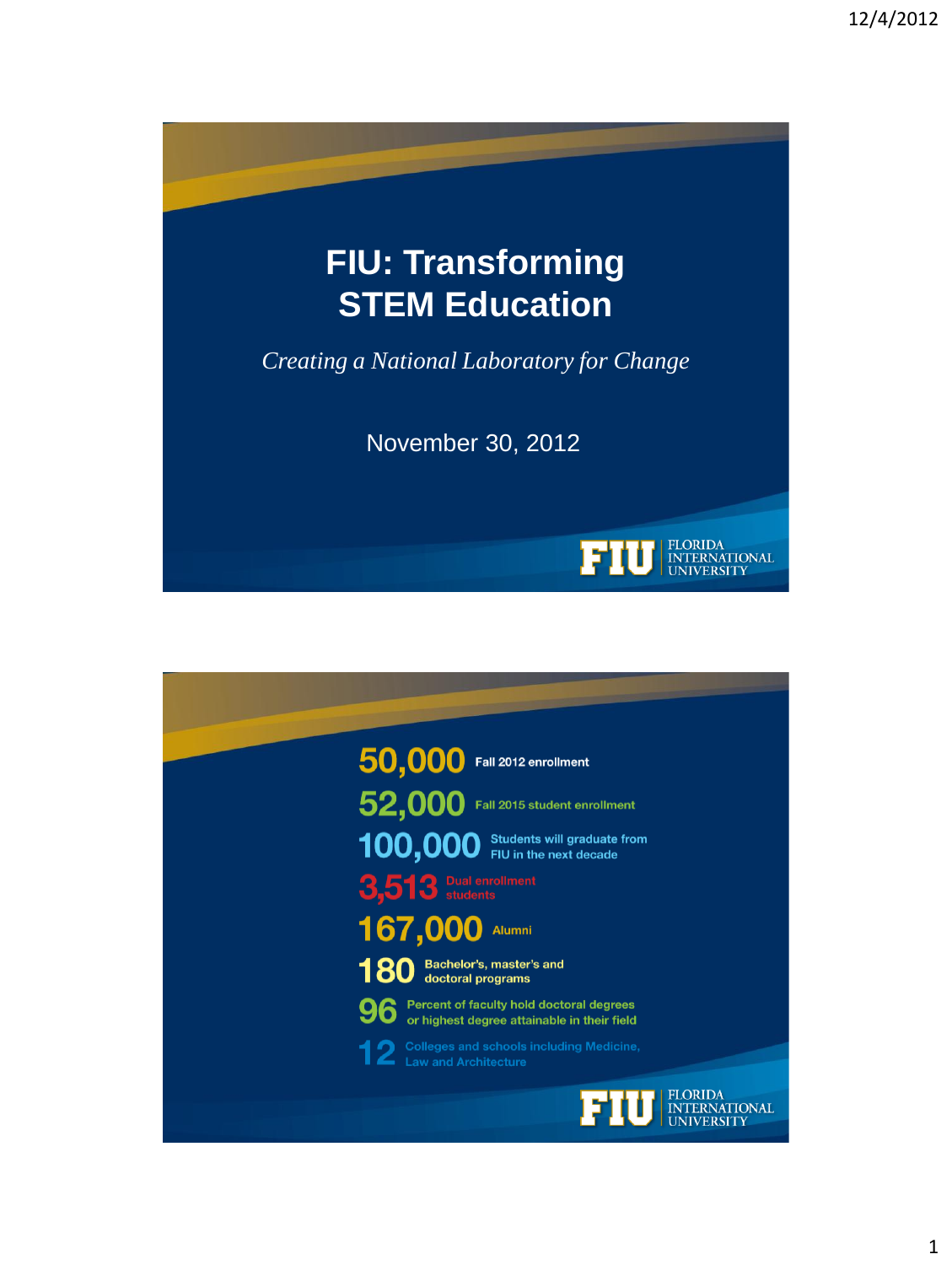## FIU STEM by the Numbers

# 1st

in awarding STEM degrees to Hispanics

### 51,000+ degrees awarded to underrepresented minorities during the past decade

 $84\%$ of FIU degrees

are awarded to minorities









of STEM degrees awarded to Hispanics nationally by Top 25 institutions



of doctoral STEM degrees awarded to Hispanics nationally by Top 25 institutions

> FLORIDA<br>INTERNATIONAL **UNIVERSITY**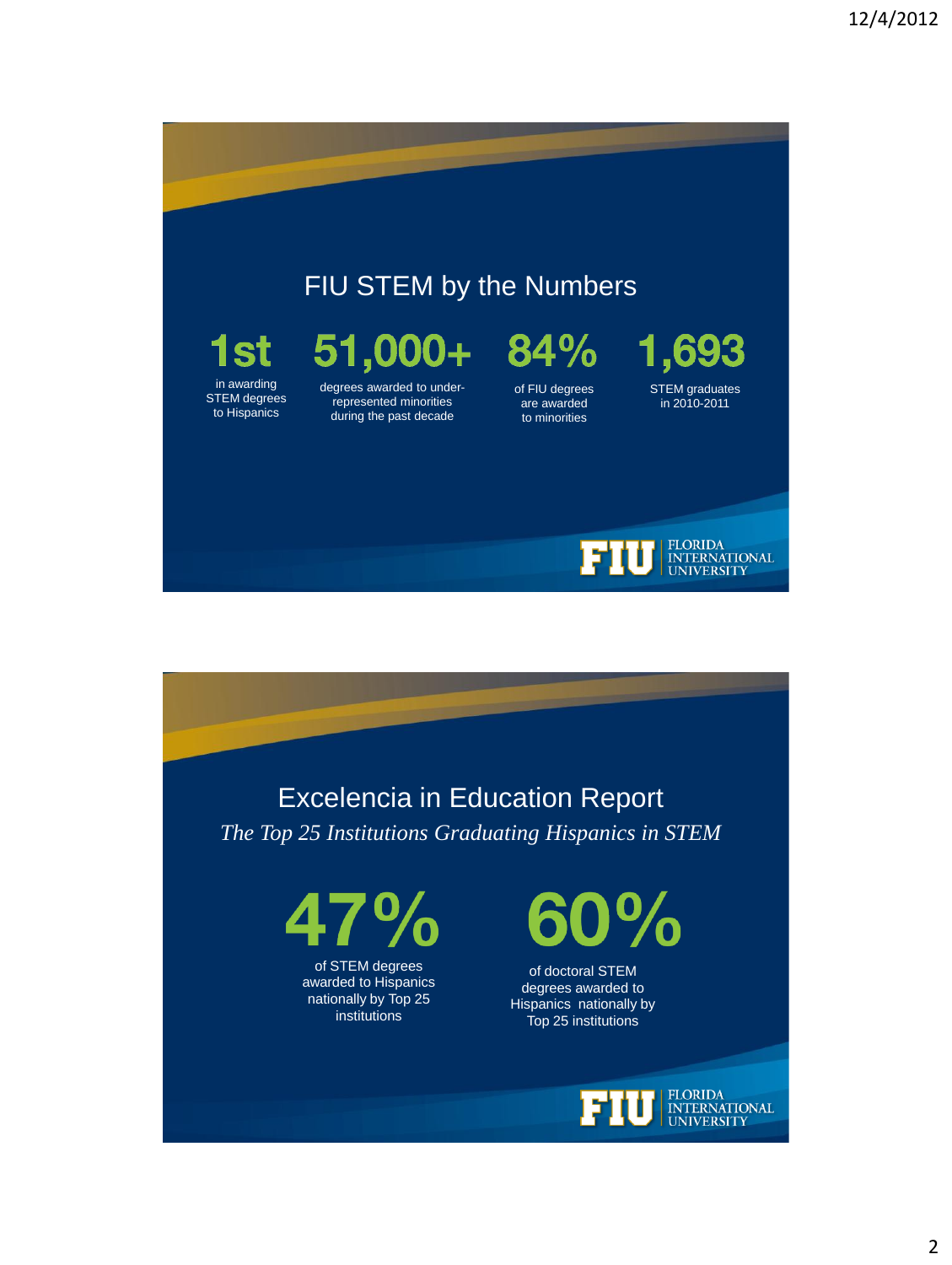PCAST recommendations provide a framework. But, we must be bolder when it comes to underrepresented minorities. FLORIDA<br>INTERNATIONAL<br>UNIVERSITY

EÌ.

FLORIDA<br>INTERNATIONAL

Recommendation 1:<br>Catalyze widespread adoption of empirically<br>validated teaching practices Catalyze widespread adoption of empirically validated teaching practices

Recommendation 2: Replace standard laboratory courses with discovery-based research courses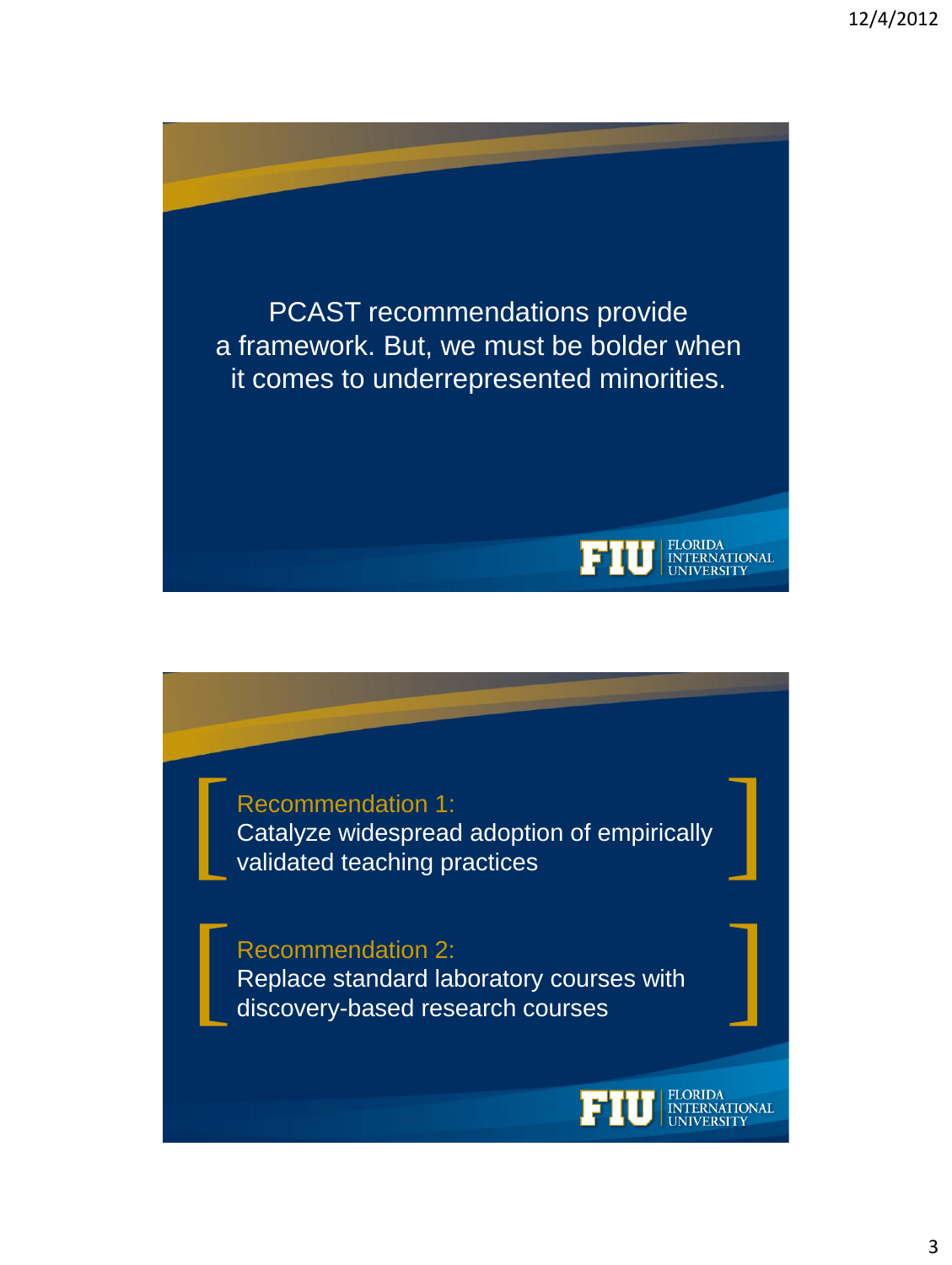

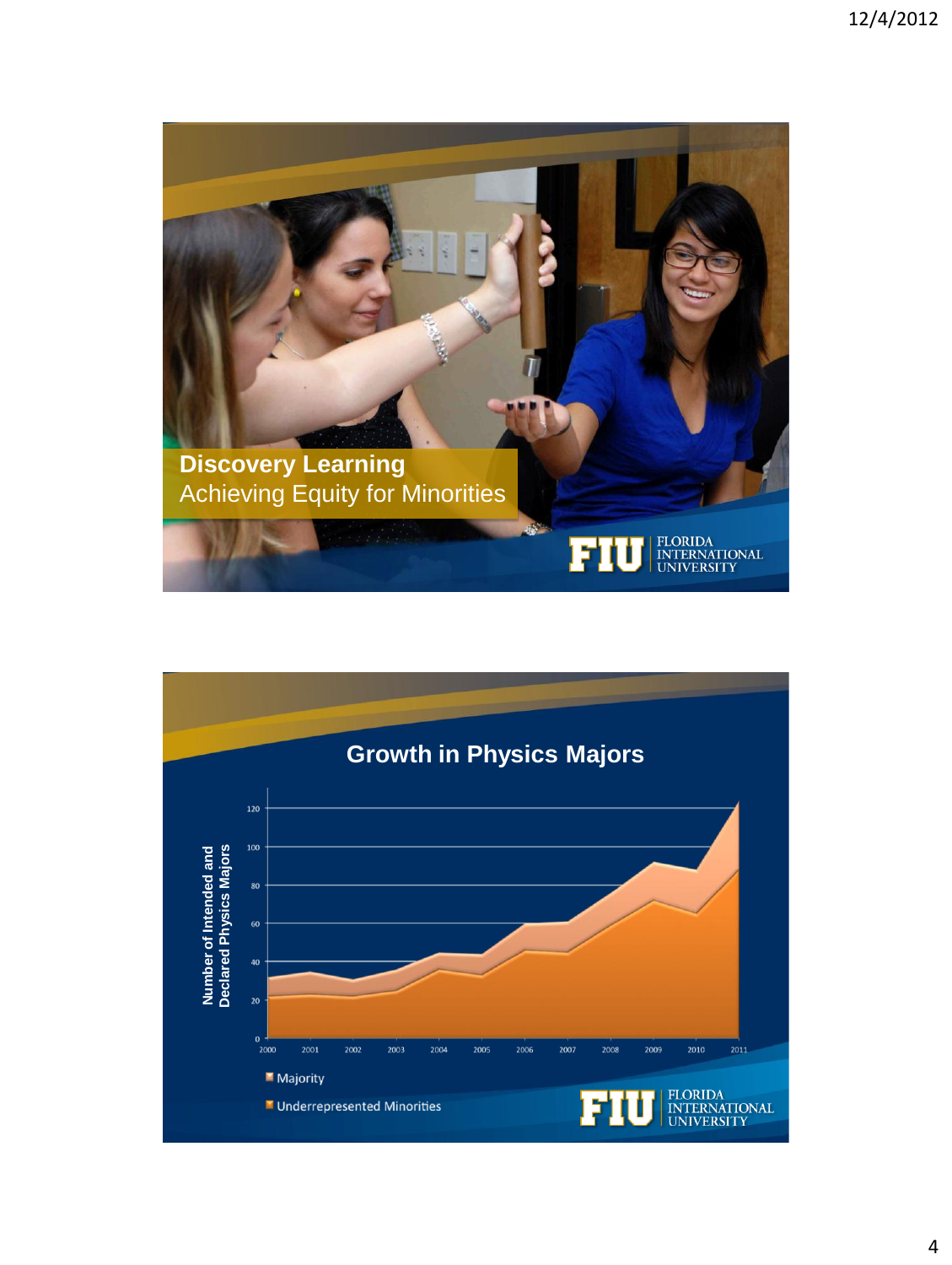

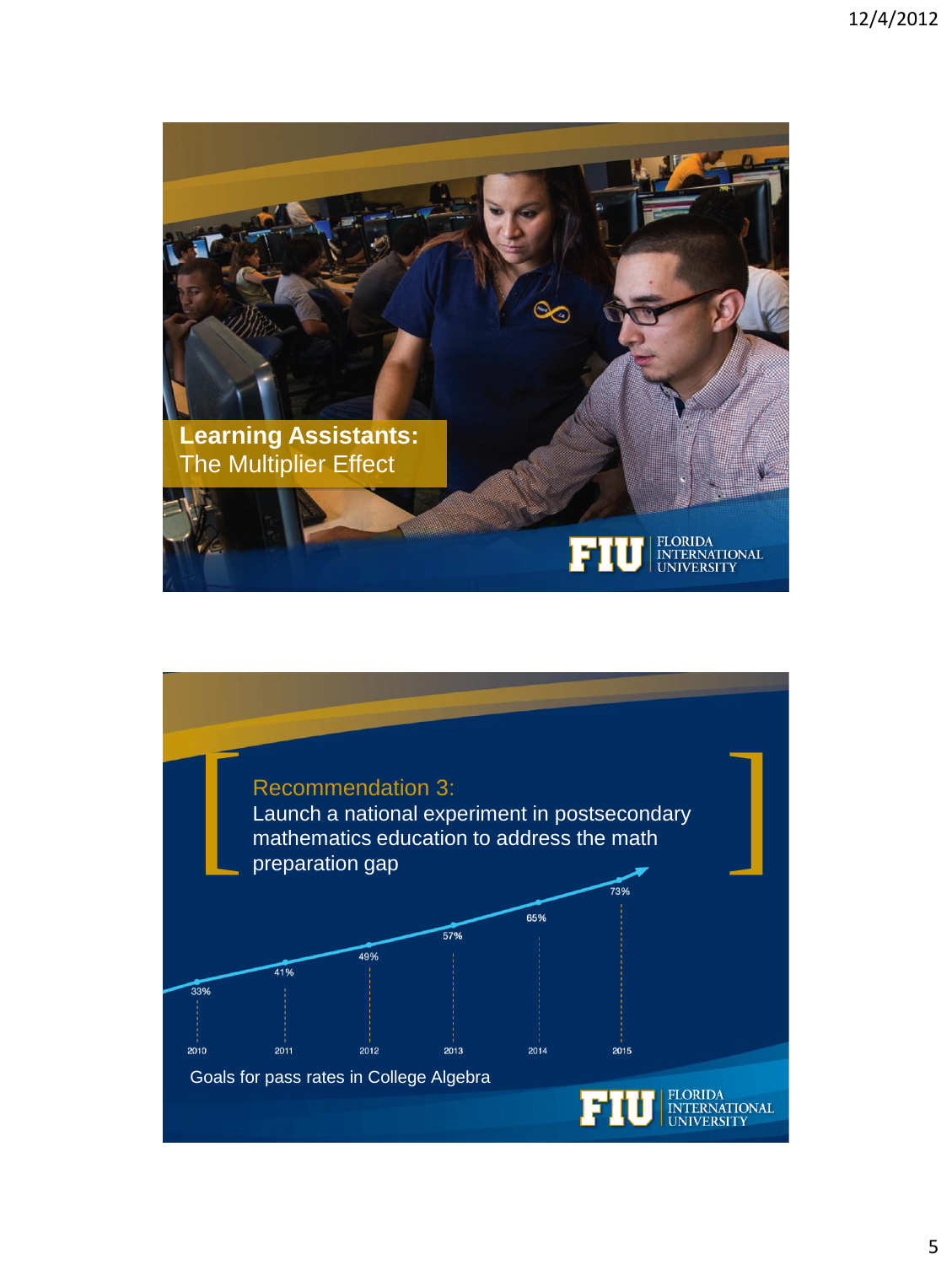

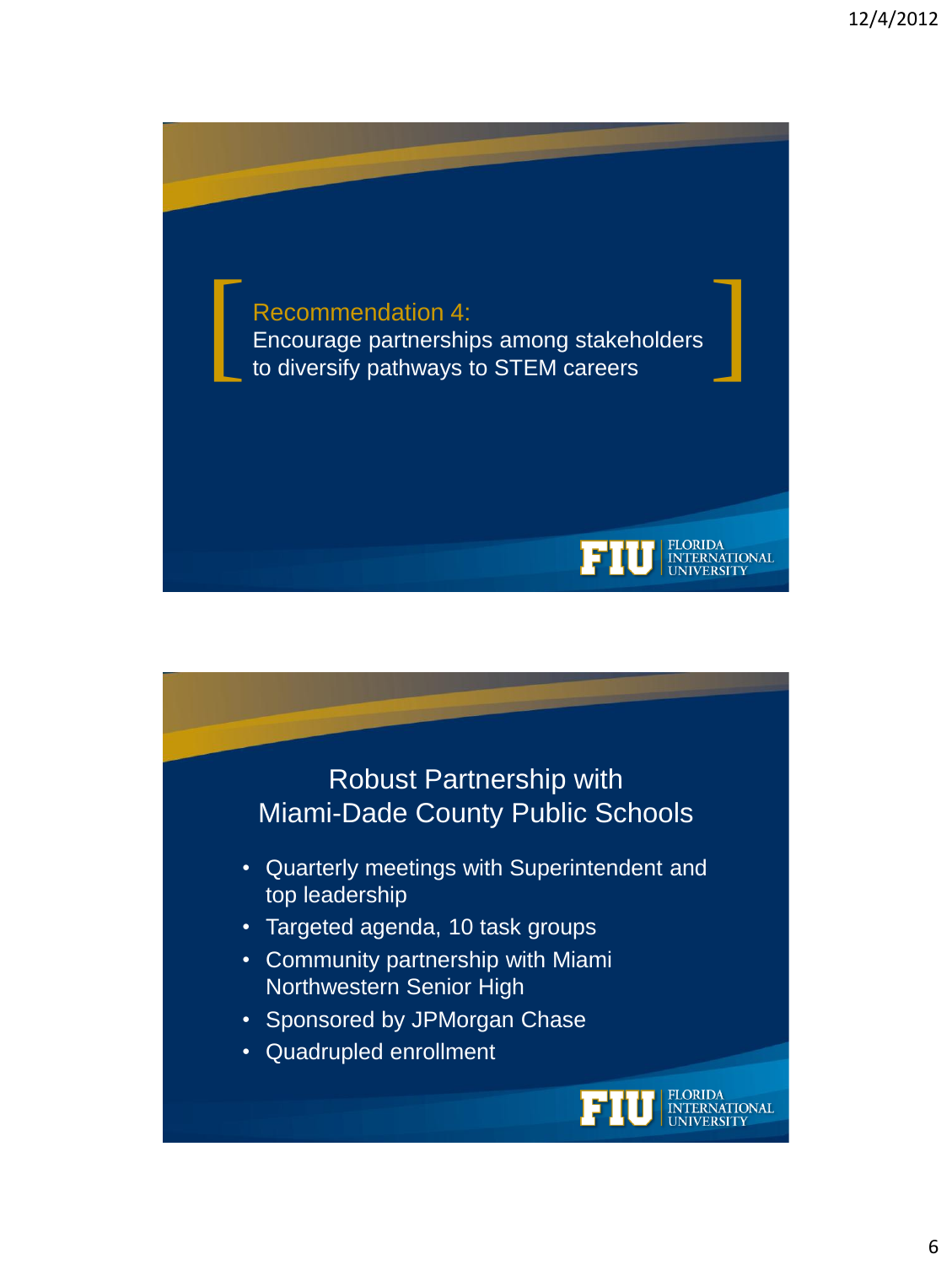

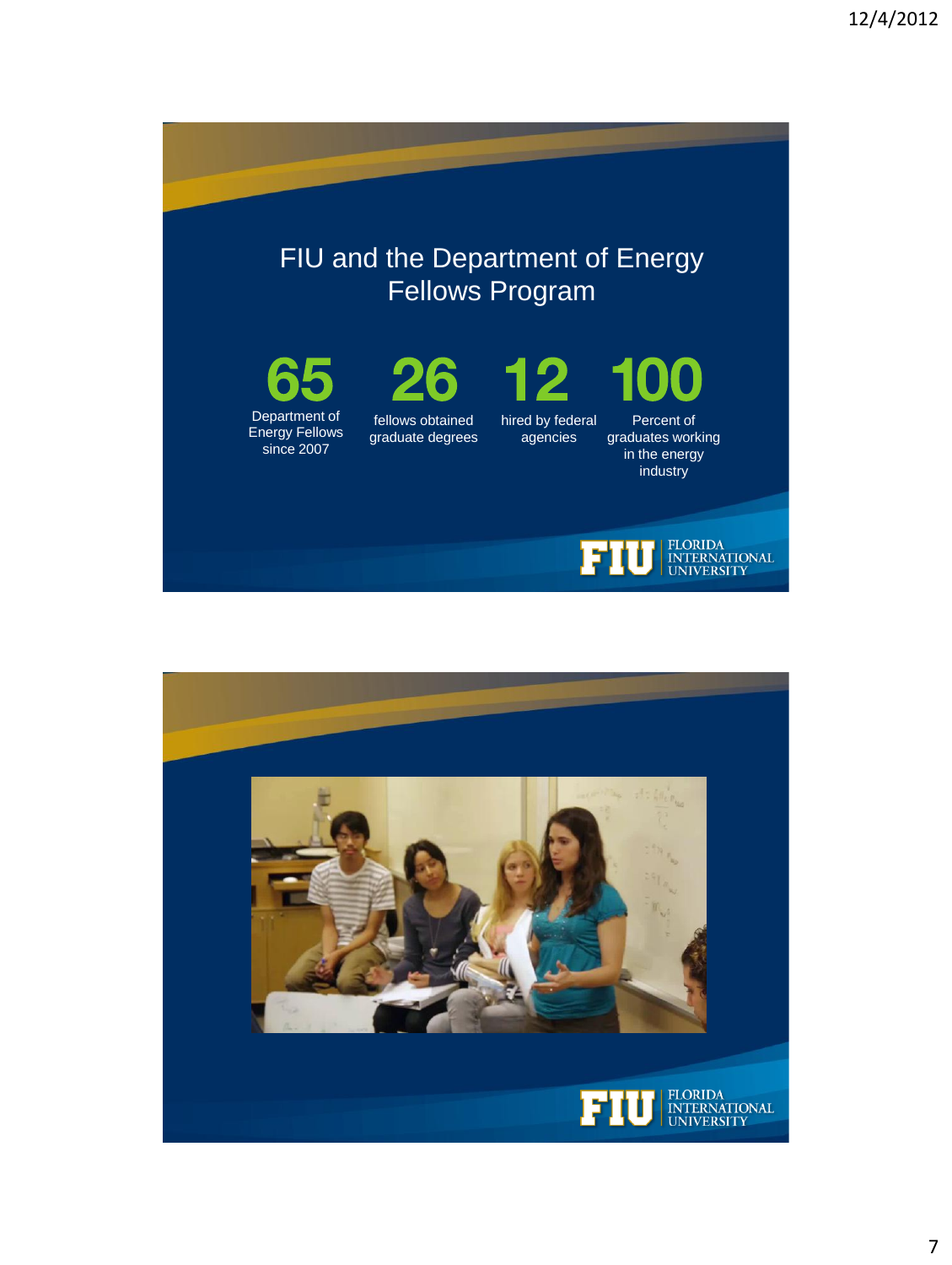# Challenges remain

- Mathematics
- Place-bound students: going where the jobs are
- First generation students are unique